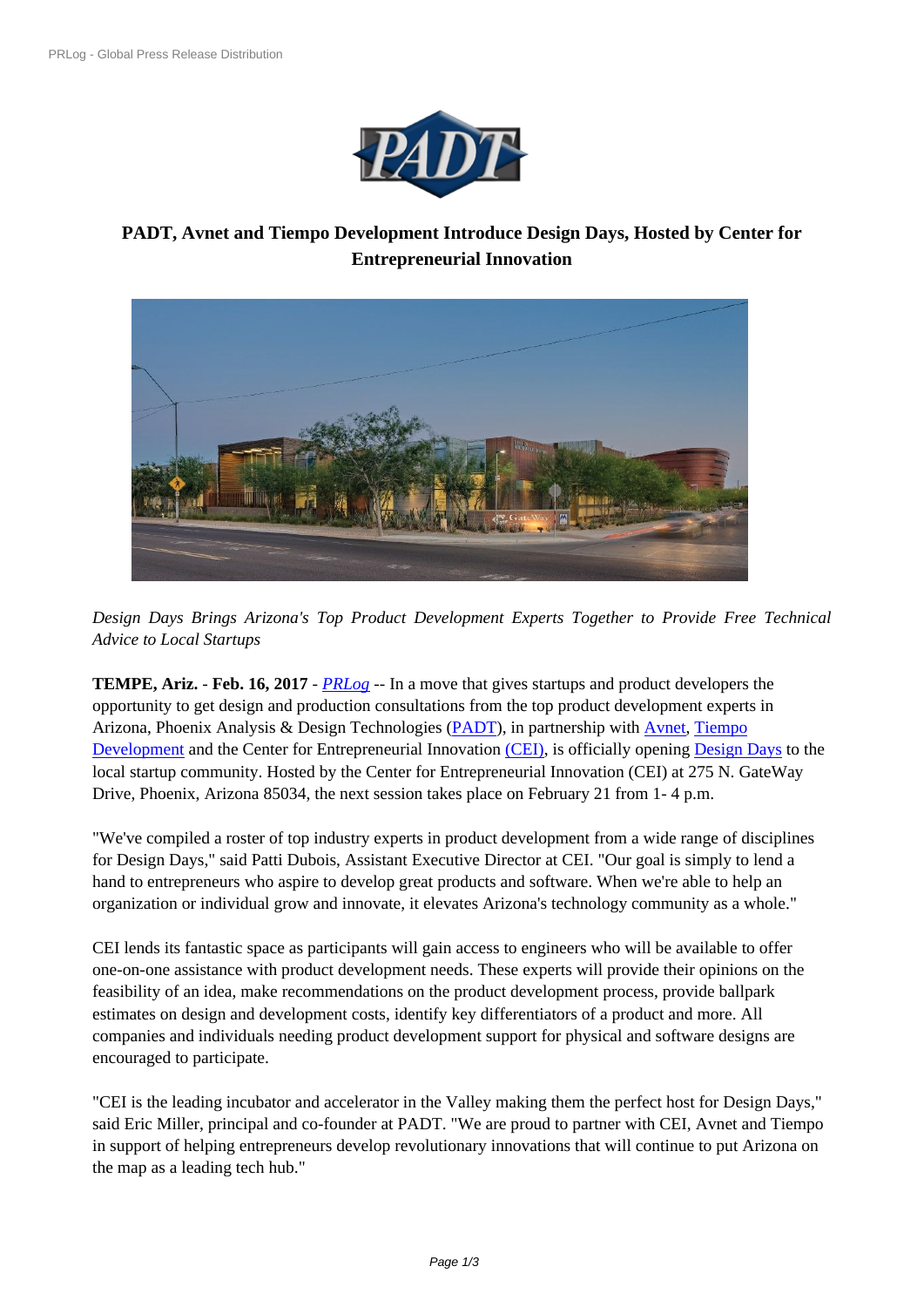PADT, the Southwest's largest provider of simulation, product development, and 3D printing services and [products, will provide physical pro](https://www.prlog.org/)duct design and prototyping consultation. Avnet, a global company ranked on the FORTUNE 500 with extensive knowledge of electronic component solutions and embedded computing products, will give advice on electrical engineering. Tiempo Development, named one of the 5000 Fastest-Growing Private Companies in America from 2011 to 2015, specializes in offshore software development in nearshore locations and will provide software architecture consultation.

"We're very excited to be involved with Design Days and to work alongside these wonderful partners," said Mike Hahn, VP of engineering at Tiempo Development. "Our organization has always been dedicated to giving back to the Valley, and I can't think of a better way to support our community than by offering our staff's expertise to budding startups and entrepreneurs."

"CEI has helped to establish one of the premier locations for young technology hopefuls in the nation," said Eric Leahy, Emerging Business Development Manager, Avnet. "The opportunity to be part of the next generation of a tech superstar's growth is something we are always eager to do. I'd like to give a big thanks to CEI, PADT and Tiempo for working with us in putting on such a great event."

Visit the Design Days page at http://www.ceigateway.com/ or here to register and find out more. Participants can select the specific consultation category they are interested in when they register. This free service is offered every month and qualification requirements are listed on the Design Days page.

## **About Phoenix Analysis and [Design Technologies](http://www.ceigateway.com/)**

Phoenix Analysis and Design Technologies, Inc. (PADT) is an engineering product and services company that focuses on helping customers who develop physical products by providing Numerical Simulation, Product Development, and Rapid Prototyping solutions. PADT's worldwide reputation for technical excellence and experienced staff is based on its proven record of building long term win-win partnerships with vendors and customers. Since its establishment in 1994, companies have relied on PADT because "We Make Innovation Work." With over 80 employees, PADT services customers from its headquarters at the Arizona State University Research Park in Tempe, Arizona, and from offices in Torrance, California; Littleton, Colorado; Albuquerque, New Mexico; and Murray, Utah, as well as through staff members located around the country. More information on PADT can be found at www.PADTINC.com.

# **About CEI**

The Center for Entrepreneurial Innovation is a community-based busine[ss incubator supported](http://www.padtinc.com/) by and located on the GateWay Community College campus. CEI provides targeted business services and proactive business support to create a systematic link between technology development, compelling markets and opportunities; entrepreneurial and managerial talent development; early stage capital sourcing; and education and training, interns, coaching and business counseling from Maricopa Small Business Development Center (SBDC) analysts and other leading industry specialists. For more about CEI, visit www.ceigateway.com.

#### **About Avnet, Inc.**

[From components to c](http://www.ceigateway.com/)loud and from design to disposal, Avnet, Inc. (NYSE: AVT) accelerates the success of customers who build, sell and use technology by providing a comprehensive portfolio of innovative products, services and solutions. Avnet is a global company ranked on the FORTUNE 500 with revenues of \$26.2 billion for the fiscal year 2016. For more information, visit www.avne[t.com](http://cts.businesswire.com/ct/CT?id=smartlink&url=http%3A%2F%2Fir.avnet.com%2F&esheet=51414054&newsitemid=20160906005511&lan=en-US&anchor=AVT&index=6&md5=b9490d04de7c98461df19d08539c28a1).